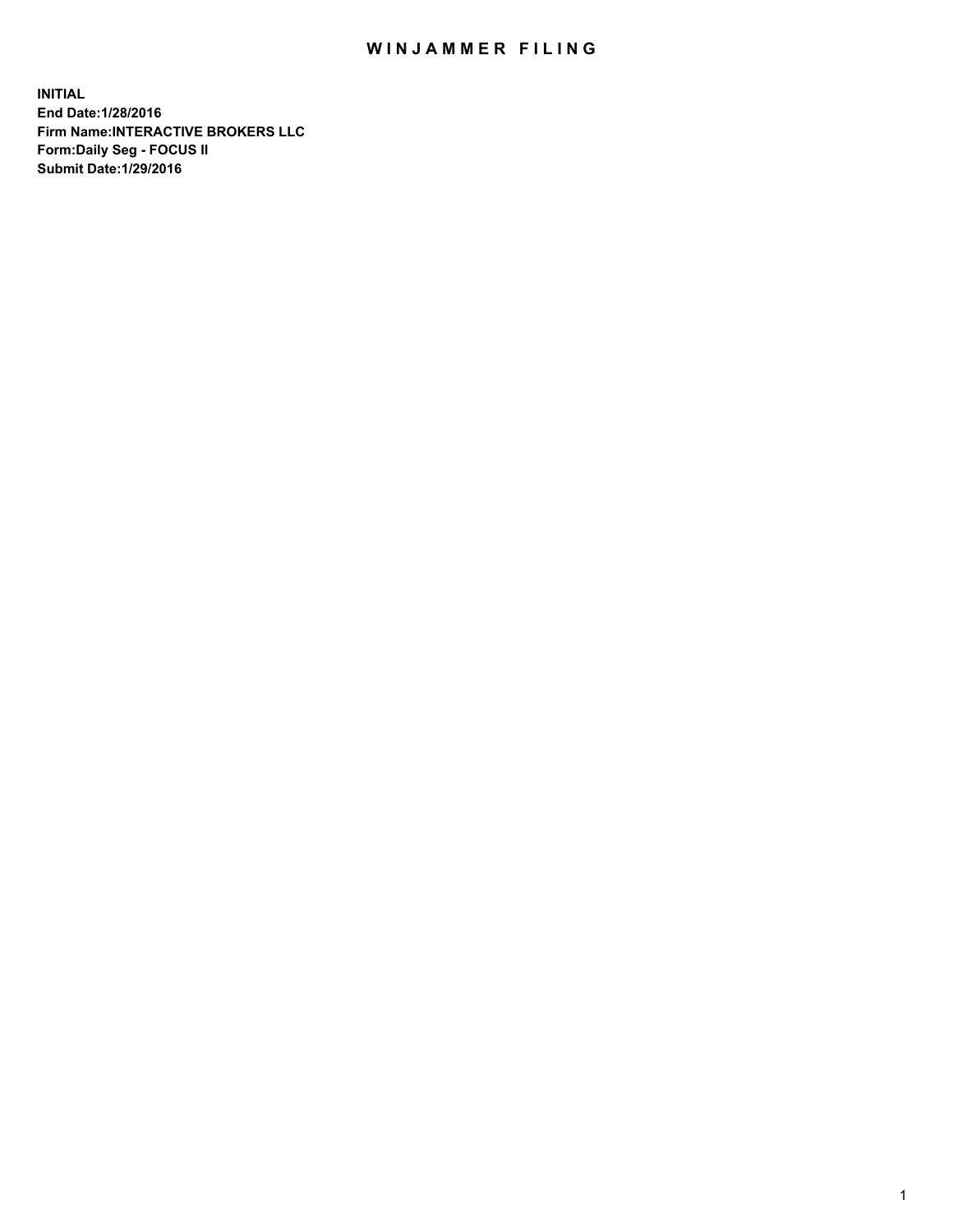## **INITIAL End Date:1/28/2016 Firm Name:INTERACTIVE BROKERS LLC Form:Daily Seg - FOCUS II Submit Date:1/29/2016 Daily Segregation - Cover Page**

| Name of Company<br><b>Contact Name</b><br><b>Contact Phone Number</b><br><b>Contact Email Address</b>                                                                                                                                                                                                                         | <b>INTERACTIVE BROKERS LLC</b><br><b>Alex Parker</b><br>203-618-7738<br>aparker@interactivebrokers.com |
|-------------------------------------------------------------------------------------------------------------------------------------------------------------------------------------------------------------------------------------------------------------------------------------------------------------------------------|--------------------------------------------------------------------------------------------------------|
| FCM's Customer Segregated Funds Residual Interest Target (choose one):<br>a. Minimum dollar amount: ; or<br>b. Minimum percentage of customer segregated funds required:% ; or<br>c. Dollar amount range between: and; or<br>d. Percentage range of customer segregated funds required between:% and%.                        | <u>0</u><br>155,000,000 245,000,000<br>0 <sub>0</sub>                                                  |
| FCM's Customer Secured Amount Funds Residual Interest Target (choose one):<br>a. Minimum dollar amount: ; or<br>b. Minimum percentage of customer secured funds required:%; or<br>c. Dollar amount range between: and; or<br>d. Percentage range of customer secured funds required between: % and %.                         | <u>0</u><br>80,000,000 120,000,000<br><u>00</u>                                                        |
| FCM's Cleared Swaps Customer Collateral Residual Interest Target (choose one):<br>a. Minimum dollar amount: ; or<br>b. Minimum percentage of cleared swaps customer collateral required:%; or<br>c. Dollar amount range between: and; or<br>d. Percentage range of cleared swaps customer collateral required between:% and%. | <u>0</u><br>0 <sub>0</sub><br>0 <sub>0</sub>                                                           |

Attach supporting documents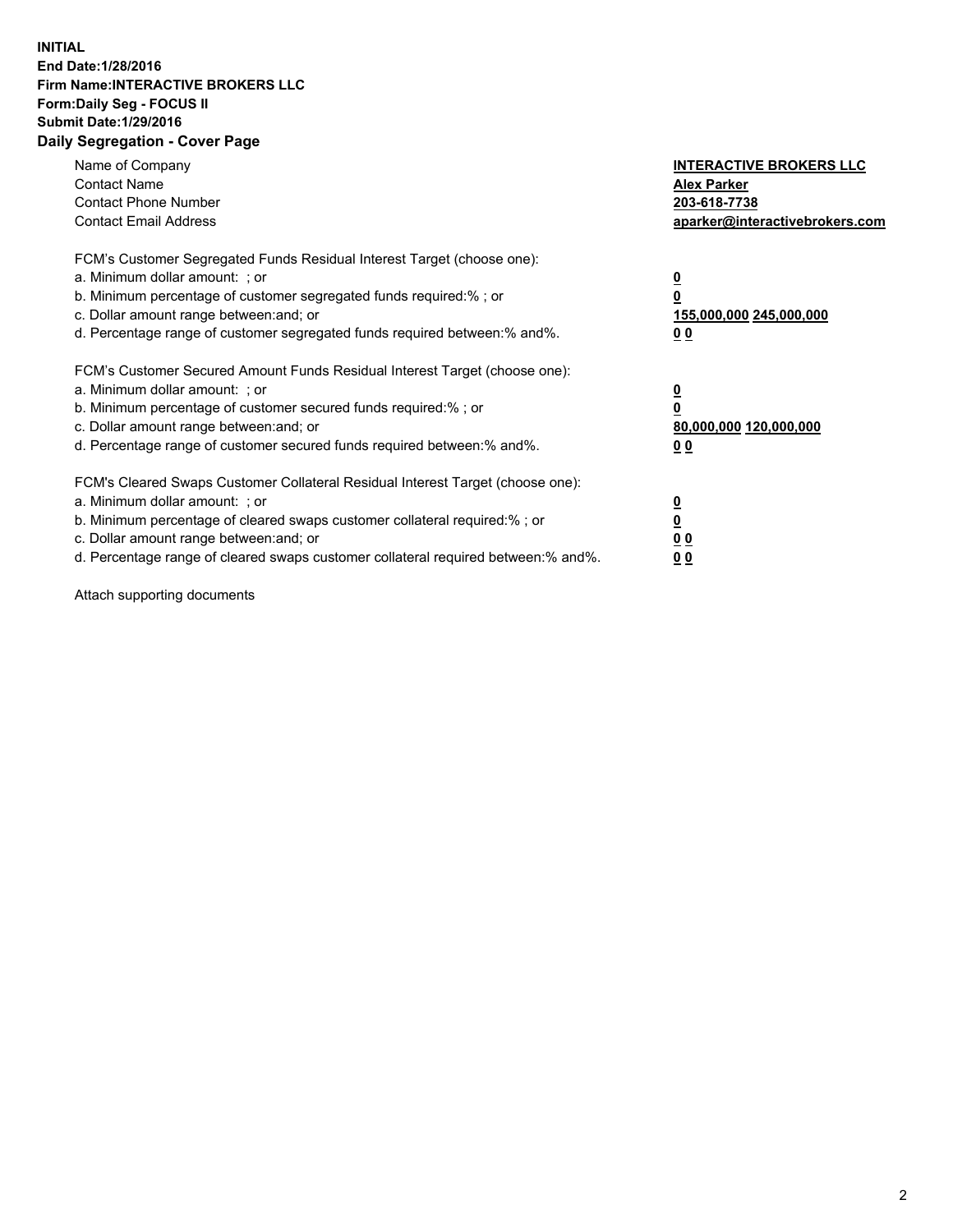## **INITIAL End Date:1/28/2016 Firm Name:INTERACTIVE BROKERS LLC Form:Daily Seg - FOCUS II Submit Date:1/29/2016 Daily Segregation - Secured Amounts**

|                | Dany Oogregation - Oecarea Amounts                                                                         |                                   |
|----------------|------------------------------------------------------------------------------------------------------------|-----------------------------------|
|                | Foreign Futures and Foreign Options Secured Amounts                                                        |                                   |
|                | Amount required to be set aside pursuant to law, rule or regulation of a foreign                           | $0$ [7305]                        |
|                | government or a rule of a self-regulatory organization authorized thereunder                               |                                   |
| 1.             | Net ledger balance - Foreign Futures and Foreign Option Trading - All Customers                            |                                   |
|                | A. Cash                                                                                                    | 336,269,921 [7315]                |
|                | B. Securities (at market)                                                                                  | $0$ [7317]                        |
| 2.             | Net unrealized profit (loss) in open futures contracts traded on a foreign board of trade                  | -12,949,722 [7325]                |
| 3.             | Exchange traded options                                                                                    |                                   |
|                | a. Market value of open option contracts purchased on a foreign board of trade                             | 67,856 [7335]                     |
|                | b. Market value of open contracts granted (sold) on a foreign board of trade                               | $-147,265$ [7337]                 |
| 4.             | Net equity (deficit) (add lines 1.2. and 3.)                                                               | 323,240,790 [7345]                |
| 5.             | Account liquidating to a deficit and account with a debit balances - gross amount                          | 297,757 [7351]                    |
|                | Less: amount offset by customer owned securities                                                           | 0 [7352] 297,757 [7354]           |
| 6.             | Amount required to be set aside as the secured amount - Net Liquidating Equity                             | 323,538,547 [7355]                |
|                | Method (add lines 4 and 5)                                                                                 |                                   |
| 7.             | Greater of amount required to be set aside pursuant to foreign jurisdiction (above) or line                | 323,538,547 [7360]                |
|                | 6.                                                                                                         |                                   |
|                | FUNDS DEPOSITED IN SEPARATE REGULATION 30.7 ACCOUNTS                                                       |                                   |
| $\mathbf{1}$ . | Cash in banks                                                                                              |                                   |
|                | A. Banks located in the United States                                                                      | <b>500,149</b> [7500]             |
|                | B. Other banks qualified under Regulation 30.7                                                             | 0 [7520] 500,149 [7530]           |
| 2.             | Securities                                                                                                 |                                   |
|                | A. In safekeeping with banks located in the United States                                                  | 358,407,960 [7540]                |
|                | B. In safekeeping with other banks qualified under Regulation 30.7                                         | 0 [7560] 358,407,960 [7570]       |
| 3.             | Equities with registered futures commission merchants                                                      |                                   |
|                | A. Cash                                                                                                    | $0$ [7580]                        |
|                | <b>B.</b> Securities                                                                                       | $0$ [7590]                        |
|                | C. Unrealized gain (loss) on open futures contracts                                                        | $0$ [7600]                        |
|                | D. Value of long option contracts                                                                          | $0$ [7610]                        |
|                | E. Value of short option contracts                                                                         | 0 [7615] 0 [7620]                 |
| 4.             | Amounts held by clearing organizations of foreign boards of trade                                          |                                   |
|                | A. Cash                                                                                                    | $0$ [7640]                        |
|                | <b>B.</b> Securities                                                                                       | $0$ [7650]                        |
|                | C. Amount due to (from) clearing organization - daily variation                                            | $0$ [7660]                        |
|                | D. Value of long option contracts                                                                          | $0$ [7670]                        |
| 5.             | E. Value of short option contracts                                                                         | 0 [7675] 0 [7680]                 |
|                | Amounts held by members of foreign boards of trade                                                         |                                   |
|                | A. Cash<br><b>B.</b> Securities                                                                            | 92,219,279 [7700]                 |
|                | C. Unrealized gain (loss) on open futures contracts                                                        | $0$ [7710]<br>-3,094,698 [7720]   |
|                | D. Value of long option contracts                                                                          |                                   |
|                |                                                                                                            | 67,858 [7730]                     |
| 6.             | E. Value of short option contracts                                                                         | -147,270 [7735] 89,045,169 [7740] |
| 7.             | Amounts with other depositories designated by a foreign board of trade                                     | $0$ [7760]                        |
| 8.             | Segregated funds on hand                                                                                   | $0$ [7765]                        |
| 9.             | Total funds in separate section 30.7 accounts                                                              | 447,953,278 [7770]                |
|                | Excess (deficiency) Set Aside for Secured Amount (subtract line 7 Secured Statement<br>Page 1 from Line 8) | 124,414,731 [7380]                |
| 10.            | Management Target Amount for Excess funds in separate section 30.7 accounts                                | 80,000,000 [7780]                 |
| 11.            | Excess (deficiency) funds in separate 30.7 accounts over (under) Management Target                         | 44,414,731 [7785]                 |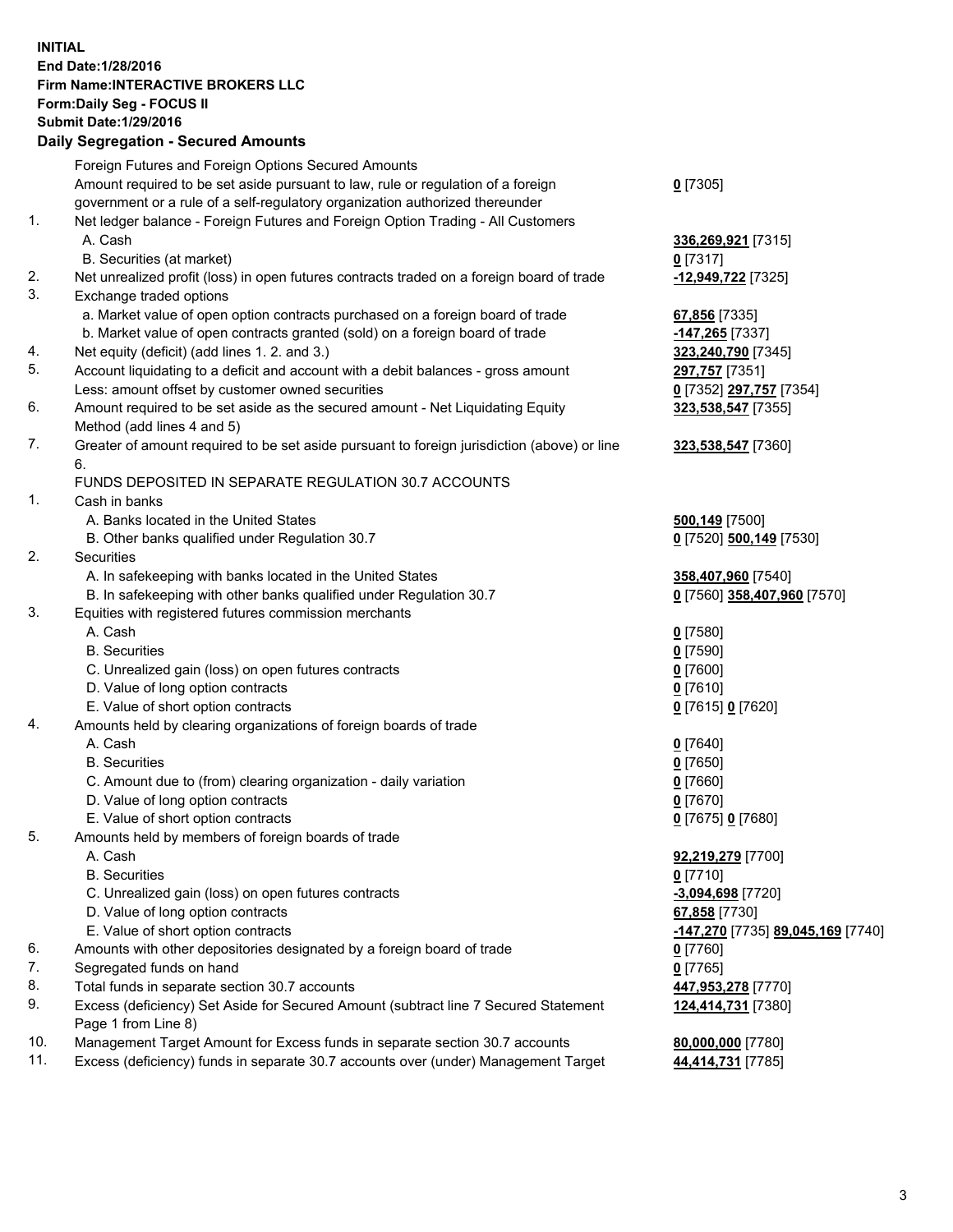**INITIAL End Date:1/28/2016 Firm Name:INTERACTIVE BROKERS LLC Form:Daily Seg - FOCUS II Submit Date:1/29/2016 Daily Segregation - Segregation Statement** SEGREGATION REQUIREMENTS(Section 4d(2) of the CEAct) 1. Net ledger balance A. Cash **2,639,689,073** [7010] B. Securities (at market) **0** [7020] 2. Net unrealized profit (loss) in open futures contracts traded on a contract market **79,781,550** [7030] 3. Exchange traded options A. Add market value of open option contracts purchased on a contract market **97,325,624** [7032] B. Deduct market value of open option contracts granted (sold) on a contract market **-198,660,591** [7033] 4. Net equity (deficit) (add lines 1, 2 and 3) **2,618,135,656** [7040] 5. Accounts liquidating to a deficit and accounts with debit balances - gross amount **76,790** [7045] Less: amount offset by customer securities **0** [7047] **76,790** [7050] 6. Amount required to be segregated (add lines 4 and 5) **2,618,212,446** [7060] FUNDS IN SEGREGATED ACCOUNTS 7. Deposited in segregated funds bank accounts A. Cash **242,688,095** [7070] B. Securities representing investments of customers' funds (at market) **1,604,645,035** [7080] C. Securities held for particular customers or option customers in lieu of cash (at market) **0** [7090] 8. Margins on deposit with derivatives clearing organizations of contract markets A. Cash **70,697,514** [7100] B. Securities representing investments of customers' funds (at market) **1,006,542,993** [7110] C. Securities held for particular customers or option customers in lieu of cash (at market) **0** [7120] 9. Net settlement from (to) derivatives clearing organizations of contract markets **359,550** [7130] 10. Exchange traded options A. Value of open long option contracts **97,314,663** [7132] B. Value of open short option contracts **-198,649,668** [7133] 11. Net equities with other FCMs A. Net liquidating equity **0** [7140] B. Securities representing investments of customers' funds (at market) **0** [7160] C. Securities held for particular customers or option customers in lieu of cash (at market) **0** [7170] 12. Segregated funds on hand **0** [7150] 13. Total amount in segregation (add lines 7 through 12) **2,823,598,182** [7180] 14. Excess (deficiency) funds in segregation (subtract line 6 from line 13) **205,385,736** [7190] 15. Management Target Amount for Excess funds in segregation **155,000,000** [7194] **50,385,736** [7198]

16. Excess (deficiency) funds in segregation over (under) Management Target Amount Excess